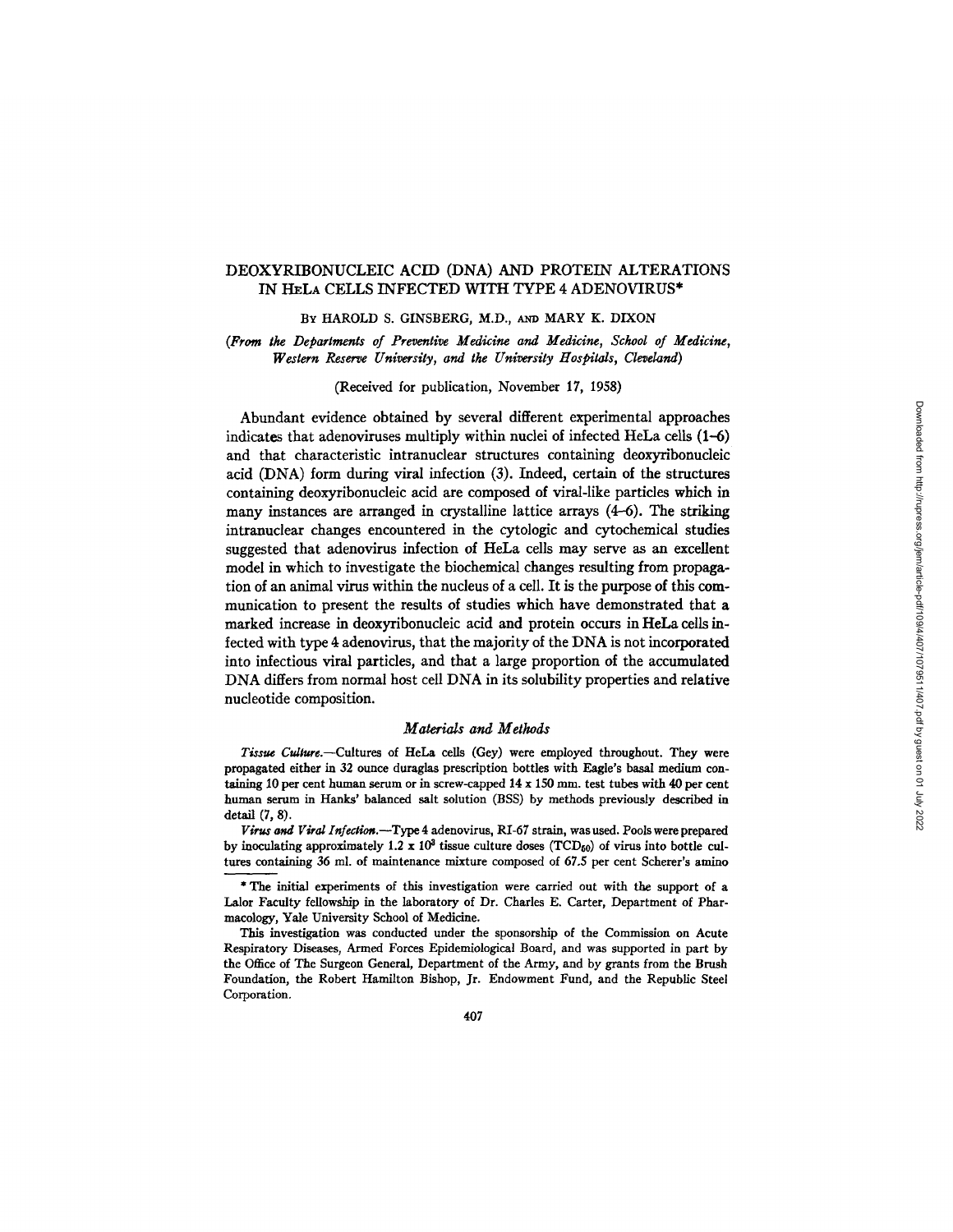acid-vitamin mixture, 25 per cent tryptose phosphate broth (Difco), and 7.5 per cent chicken serum (9). The cultures had previously been washed twice with 50 ml. of BSS per wash. Infected cultures were incubated at 36°C. until cytopathic effects were complete (3 to 4 days). Cells and fluid were then frozen and thawed 6 times, and cell debris removed by centrffugation at 2500 R.P.M. for 10 minutes in a model PR-1 International centrifuge (7). Superuatant fluid containing virus was stored in sealed glass ampules at  $-70^{\circ}$ C. in a chest containing solid carbon dioxide, or at  $-28^{\circ}$ C. in an electrically operated mechanical deep freeze.

*Viral Infectivity Titrations.*—Titrations were done in tube cultures, using 1:3.2 *(i.e.* 10<sup>-0.5</sup>) serial dilutions by methods previously described (8). Each of 2 cultures was inoculated with 0.1 ml. of a dilution and the endpoint was considered to be the highest viral dilution producing definite cytopathic effects in one of the 2 cultures inoculated. "liters are expressed as 50 per cent tissue culture doses (TCD<sub>50</sub>) per ml.

*Separation of Nucleic Acid Components.--To* separate and measure deoxyribonucleic acid (DNA), ribonucleic acid (RNA), and protein, either suspensions of washed cells or cell homogenates were employed. Homogenates were prepared by grinding cells in a mechanically driven, teflon homogenizer for 5 minutes in a measured volume of distilled water, using a small quantity of alundum. Fractionation and separation of nucleic acids and proteins were done by a modified Schmidt-Thannhauser procedure (10). Cold 50 per cent trichloracetic acid (TCA) was added to the cell suspension or homogenate to make a 5 per cent solution of TCA by volume. The suspensions were chilled 20 minutes in crushed ice, and then centrifuged at 3000 R.P.M. for 30 minutes at  $4^{\circ}$ C. in a refrigerated International centrifuge. The supernatant liquid (designated acid-soluble fraction) was saved, and the sediment was washed with 40 ml. of 95 per cent ethanol to remove residual acid. The sediment was next extracted with alcohol:ether (3:1) twice for 30 minute periods at 50°C., and then washed with 25 ml. of cold 5 per cent TCA. To the sediment was added 2 to 5 ml. of 1  $\ltimes$  KOH and the suspension incubated at 37°C. for 16 to 18 hours. The mixture was adjusted to pH 1.0-1.5 with 6 N HC1 and kept at 4°C. for 30 minutes to precipitate the DNA and protein. The mixture was centrifuged at  $4^{\circ}$ C. and the supernate containing ribonucleotides was then decanted. The sediment containing DNA and protein was heated at 90°C. for 45 minutes in 4 ml. of 5 per cent trichioracetic acid to solubilize the DNA. The protein residue was separated by centrifugation and dissolved in 2 to 4 ml. of 1  $\times$  NaOH.

Determinations for DNA, RNA, and protein.--DNA was determined by measuring deoxyribose with the Burton (11) or Seibert (12) modification of the dipbenyiamine reaction or the Stumpf modification (13) of the method utilizing concentrated  $H_2SO_4$  and 1 per cent cysteine hydrochloride. Thymus DNA was used as the standard. RNA was determined by employing the ordnol reaction to measure ribose; D-ribose was utilized as the standard (14). The method of Lowry et al. (15) using the Folin-Ciocalteu phenol reagent was employed to determine *protein* concentration, with crystalline bovine albumin as the standard. Total phosphorus was measured by a modification of the method of Fiske and Subbarow (16) with  $KH_2PO_4$ as standard.

*Deoxyribotkte Analysis.--DNA in* uninfected and viral infected cell homogenates was separated by the modified Schmidt-Thannhanser (10) procedure described above. Following the degradation of RNA by 1  $\le$  KOH and precipitation of DNA and protein with 6  $\le$  NCl, the pH was adjusted to  $6.5-7.0$  with  $0.1 \text{ NaOH}$ . Sodium versenate  $0.05 \text{ M}$  (sodium salt of ethylenediaminetetraacetic acid) (termed versene) was added to make a final concentration of 0.005  $\times$  and the solutions were dialyzed at 4°C. for 18 to 24 hours against 2 changes of water of 4 liters each. Versene and MgSO4 were added to make final concentrations of approximately 0.003 and 0.005  $\times$  respectively. After the pH of each solution had been adjusted to pH 7.0-7.5, 2 to 3 rag. of 2 times crystallized deoxyribonuclease (DNAase) (Worthington) was added and the mixtures incubated at 37°C. for 2 hours. Completion of DNAase activity was determined by measuring precipitability of DNA with trichloracetic acid. The solutions were then adjusted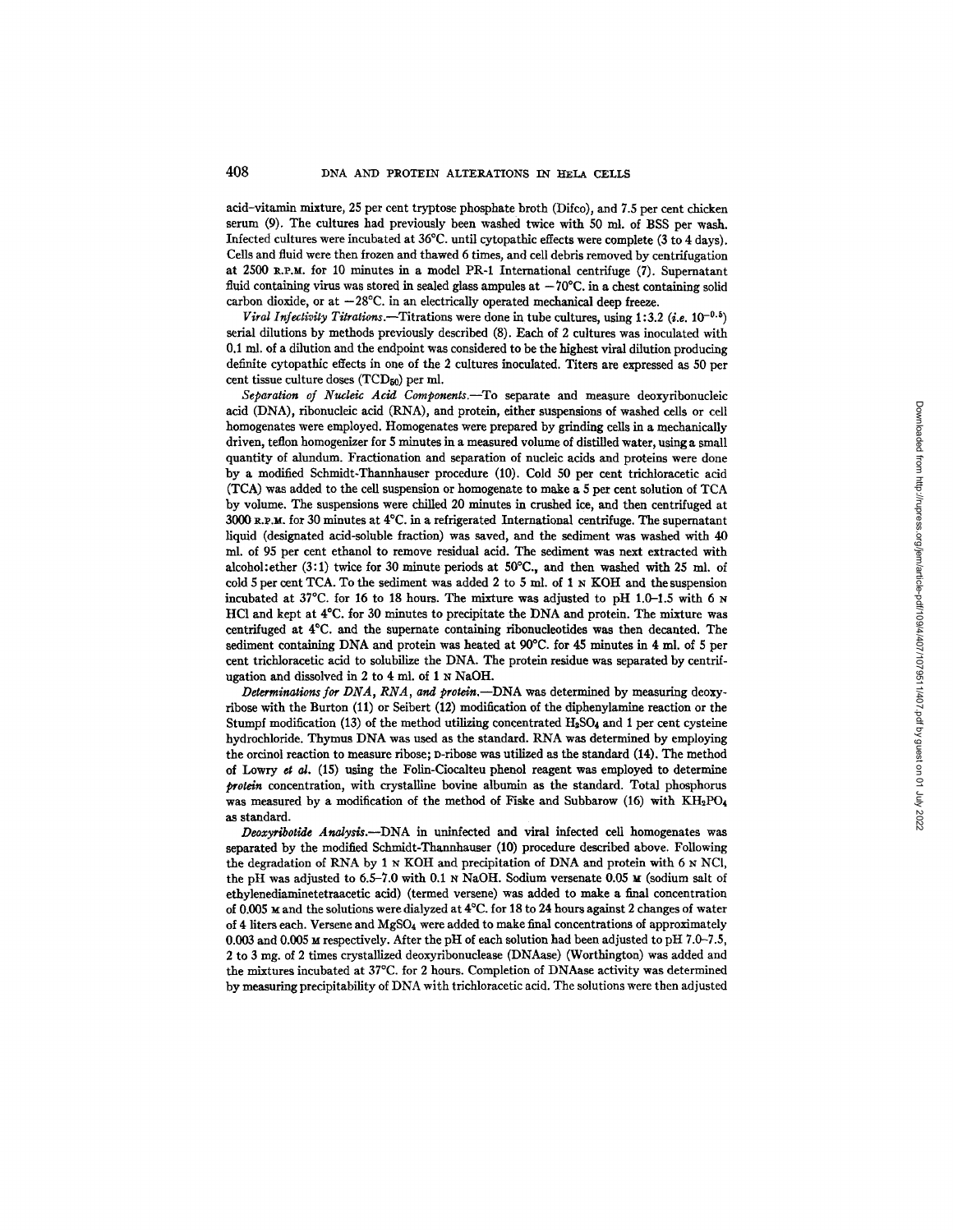to pH of 9.0-9.4 with 0.1 N NaOH and approximately 4 units<sup>1</sup> of purified snake venom phosphodiesterase (17) was added per mg. of DNA. The mixtures were incubated at 37°C. for 2 hours, and completion of the enzymatic reaction was tested by determining the precipitability of deoxyoligonucleotides with uranyl acetate-perchloric acid reagent (18). After completion of the enzymatic reaction, the enzyme was inactivated by incubating the mixture in a 100°C. water bath for 5 minutes.

The neuclotide mixtures thus obtained also contained protein and polysaccharides, which made subsequent chromatography on an ion exchange column difficult. To separate the nucleotides from these macromolecular contaminants the mixtures were dialyzed with stirring against 200 ml. of water for 24 hours at  $4^{\circ}$ C. Dialysis was repeated against 200 ml. of water for 48 hours. This procedure removed all detectable nucleotides from the dialysate. The dialyzing fluids containing the nucleotides were pooled and concentrated to approximately 25 ml. by evaporation.

Nucleotides were adsorbed on a Dowex 1-acetate column (12 cm. x 12.6 square mm.) and eluted by gradient elution (19). The elution was commenced with 300 ml. water in the mixer and 0.15  $\times$  ammonium acetate at pH 4.3 in the reservoir. After elution of thymidylic acid, 0.4  $\times$  ammonium acetate, pH 4.3, was placed in the reservoir. The flow rate was approximately 20 ml. per hour, and 5 ml. samples were collected.

### EXPERIMENTAL

From the results of cytologic and cytochemical studies (3) it was anticipated that an increase in total DNA could be measured after infection with type 4 adenovirus, but no information existed as to whether alterations in total RNA and protein might occur. Experiments of the following type were therefore done.

Two cultures, each containing approximately 2  $\times$  10<sup>7</sup> cells, were infected with 1.3  $\times$  10<sup>4.0</sup> TCD of type 4 adenovirus and incubated 4 days at 36°C., at which time all cells had undergone cytopathic changes. Two uninfected control cultures were incubated in an identical manner. At the end of the incubation period cells were scraped from the glass into each culture fluid, and mixed thoroughly by pipetting. One ml. aliquots from the uninfected and infected cell suspensions were employed for cell enumerations in a standard hemocytometer, and for viral infectivity titrations. Cell suspensions from the infected cultures were pooled, centrifuged at 750  $R.P.M.$  for 30 minutes, and washed one time with 30 ml. of 0.15  $M$  NaCl. The uninfected control cultures were prepared identically. A modified Schmidt-Thannhanser fractionation was done with each cell pellet, and the total amount of DNA, RNA, and protein in each set of cultures determined.

The data presented in Table I represent the results obtained in 4 similar experiments. **In each the differences indicated were of the same order of magnitude: a large and reproducible DNA increase occurred in viral infected cells. A concurrent but smaller increase in protein was observed, but little if any increase in RNA was detected.** 

**These preliminary experiments indicated clearly that it should be possible to investigate by classical biochemical methods some of the alterations in nucleic acids and proteins which ensue following infection with type 4 adenovirus.**  The above experiments were done, however, under conditions which presented

<sup>&</sup>lt;sup>1</sup> In the present studies 1 unit of diesterase converts 1  $\mu$ M of DNA phosphorus in 10 minutes at 37°C. to a form soluble in uranyl acetate-perchloric acid reagent (18).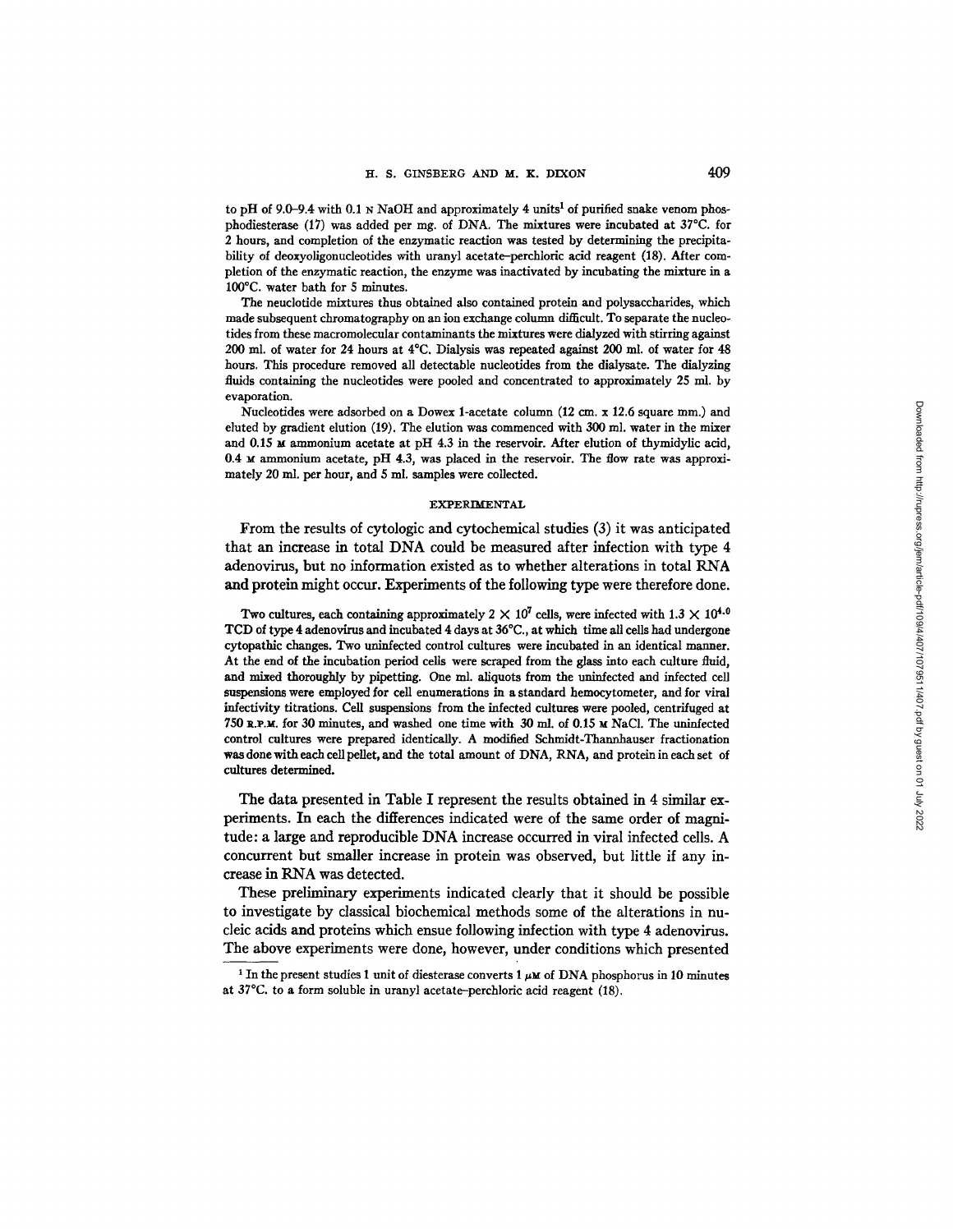# 410 DNA AND PROTEIN ALTERATIONS IN HELA CELLS

a major disadvantage: only I in 100 cells approximately was infected by the initial viral inoculum. In all subsequent experiments to be described below the ratio of infectious units of virus to cells was of the order of 0.4 to 1.5: I, and the experiments were terminated after the initial cycle of multiplication; i.e., 32 to 36 hours after viral infection (8). The requirement for a large viral inoculum presented certain problems because of the inherent "toxic" property of viral preparations when used in high concentration (3, 20). Careful measurement of the size of the viral inoculum, however, permitted this condition of virus-cell multiplicity to be met, but larger quantities of virus could not be employed.

*Differential Extraction of DNA from Infected Cells.*—In the previous experiments total nucleic acids and protein content of viral infected as well as unin-

|                    | Fractionation by modified Schmidt-Thannhauser procedure. |                                |                            |  |
|--------------------|----------------------------------------------------------|--------------------------------|----------------------------|--|
| Component measured |                                                          | Ouantity                       | Increase in infected cells |  |
|                    | Uninfected cells                                         | Infected cells                 |                            |  |
|                    | $\mu$ g./10 <sup>6</sup> cells                           | $\mu$ g./10 <sup>6</sup> cells | per cent                   |  |
| <b>DNA</b>         | 6.4                                                      | 17.9                           | 180.0                      |  |
| $RNA*$             | 3.6                                                      | 4.5                            | 25.0                       |  |
| Protein            | 124.0                                                    | 196.0                          | 58.0                       |  |

# TABLE I

*Total Deoxyribonudeic Acid (DNA), Ribonudeic Acid* (RNA), *and Protein in Uninfected and Type 4 Adenovirus-Infected HeLa Cells* 

\* Expressed as ribose.

fected cells were measured. It seemed desirable to attempt to separate the DNA formed as a result of viral infection from normal host nucleic acid present when infection was initiated, and many procedures were investigated in an effort to achieve this goal. Although the desired aim has not yet been attained completely, one of the experiments led to an unexpected and useful finding.

To separate the bulk of RNA and protein from DNA, washed cells were disintegrated in 5 to 10 ml. of 0.15  $\texttt{M}$  NaCl and the homogenate stored at 4°C. for 20 to 24 hours, after which the mixture was centrifuged at 3000 R.p.u. for 60 minutes at 4°C. in a refrigerated International centrifuge. The sediment was washed once with  $40$  ml. of  $0.15 \text{ m NaCl}$ , and then resuspended in 10 ml. water and shaken at 4°C. for 2 days. After centrifugafion at 3000 R.P.x. for 60 minutes at 4~C., the sediment was extracted a second time in water for 2 days. The 0.15 M NaCl and water extracts were further clarified by centrifugation at 10,300 g for 15 minutes in the number 40 rotor of a model L Spinco preparative centrifuge. Subsequent experiments have indicated that more complete extraction of DNA is accomplished when 10 per cent NaCl rather than water is employed for second extractions, but the qualitative results obtained were similar with both methods. Deoxyribonuclease activity could not be detected in homogenates of HeLa cells and therefore sodium citrate or similar agents which bind magnesium were not added to extracting fluids.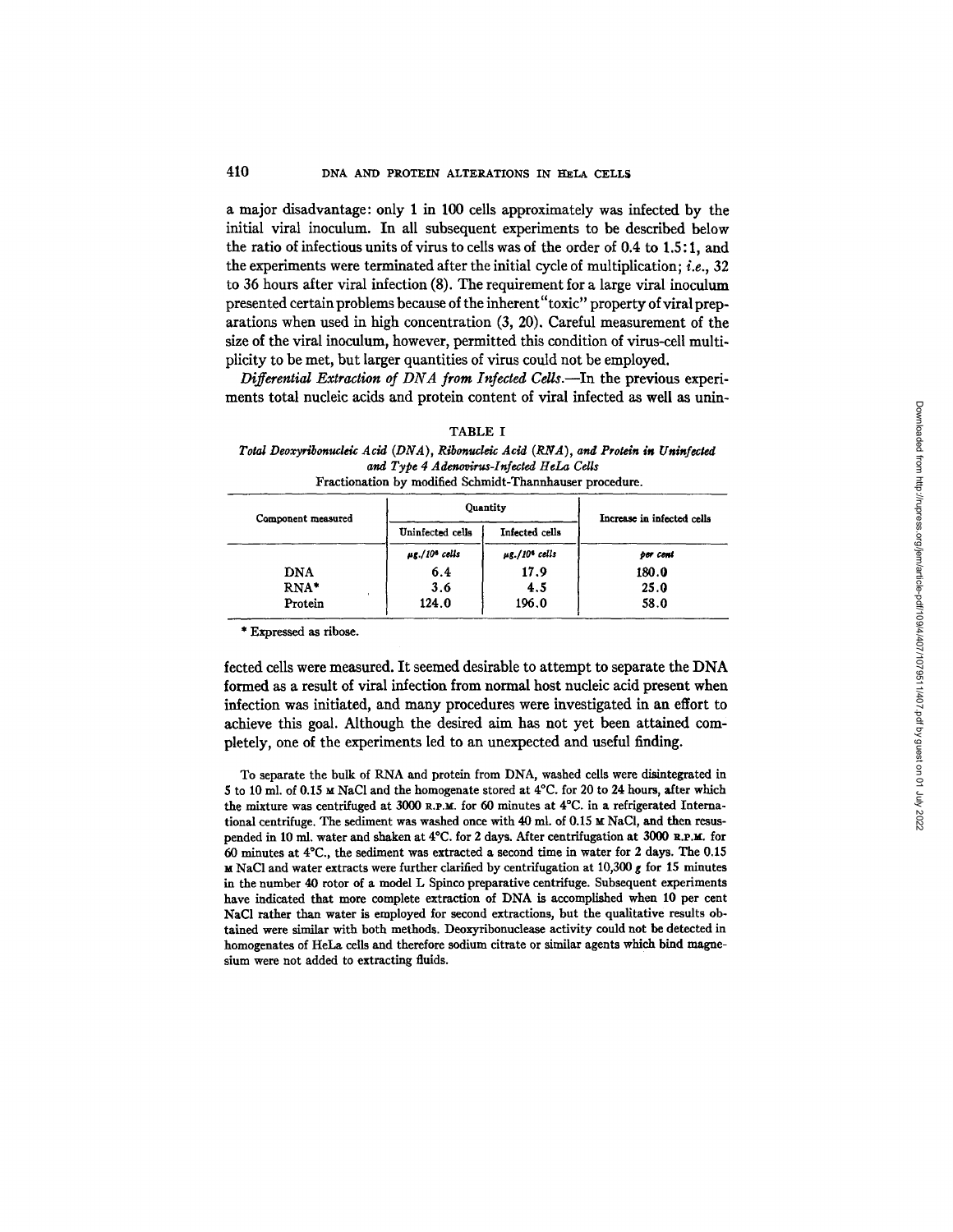Deoxyribonucleoproteins in general are poorly soluble in 0.15 M NaCI, whereas ribonucleoproteins and other cell proteins readily go into solution in this fluid. The extraction procedure described above, carried out to accomplish this separation of DNA from RNA and protein, yielded unexpected results when infected cultures were employed. As illustrated by one of many experiments summarized in Table II, almost 6.6 times more DNA was extracted from infected than from uninfected cells by 0.15  $\times$  NaCl. This fraction will hereafter be referred to as the saline-soluble DNA. A much greater quantity of DNA was extracted from cells by water than by  $0.15 ~M$  NaCl, and it is noteworthy that the total amount of DNA obtained in water was greater from infected than from

| г<br>н<br>n<br>un<br>. . |  |
|--------------------------|--|
|--------------------------|--|

*Effect of Type 4 Adenovirus Infection upon Deoxyribonucleic Acid Content of HeLa* Cells Extracted Serially with 0.15  $\mu$  NaCl and Water

| HeLa cell culture* | Fraction              | <b>Total DNA</b> | DNA per 10 <sup>6</sup><br>cells | DNA increase |
|--------------------|-----------------------|------------------|----------------------------------|--------------|
|                    |                       | μg.              | pg.                              | per cent     |
| Uninfected         | $0.15 \text{ m NaCl}$ | 470              | 0.73                             |              |
| "                  | Water                 | 8685             | 13.7                             |              |
| <b>Infected</b>    | $0.15 \times$ NaCl    | 1485             | 4.85                             | 560.0        |
| $\epsilon$         | Water                 | 7685             | 25.1                             | 81.0         |

\* When harvested uninfected cultures contained 644  $\times$  10<sup>6</sup> cells and infected cultures contained 306  $\times$  10<sup>6</sup> cells.

 $\ddagger$  Infected with 1.5  $\times$  10<sup>8</sup> infectious doses of virus. Harvested 36 hours after infection.

control cells. It is striking, however, that the proportional increase in DNA from infected cells was considerably greater in the NaCI than in the water fraction. It must be pointed out that in all experiments the cells were harvested and counted 32 to 36 hours after viral inoculation, at which time there were of the order of 1.2 to 2.5 times more cells in uninfected than in infected cultures. The total nucleic acid in control cultures was occasionally equal to, or greater than, that from infected cultures, but as a consequence of the inhibition of cell division by viral infection, the quantity of DNA per infected cell was always much greater.

The results of 21 experiments are summarized in Table III, and are expressed as the geometric means of each component determined. These data further emphasize the results relative to DNA from the single experiment presented in Table II, and, in addition, indicate that there was also an increase in protein of infected cells. The protein increase was approximately the same in the  $0.15 \text{ m}$ NaCI and water fractions. The quantity of RNA is not considered to be increased in infected cells, because the orcinol reaction employed measures not only ribose but other sugars contained in polysaccharides present in the materi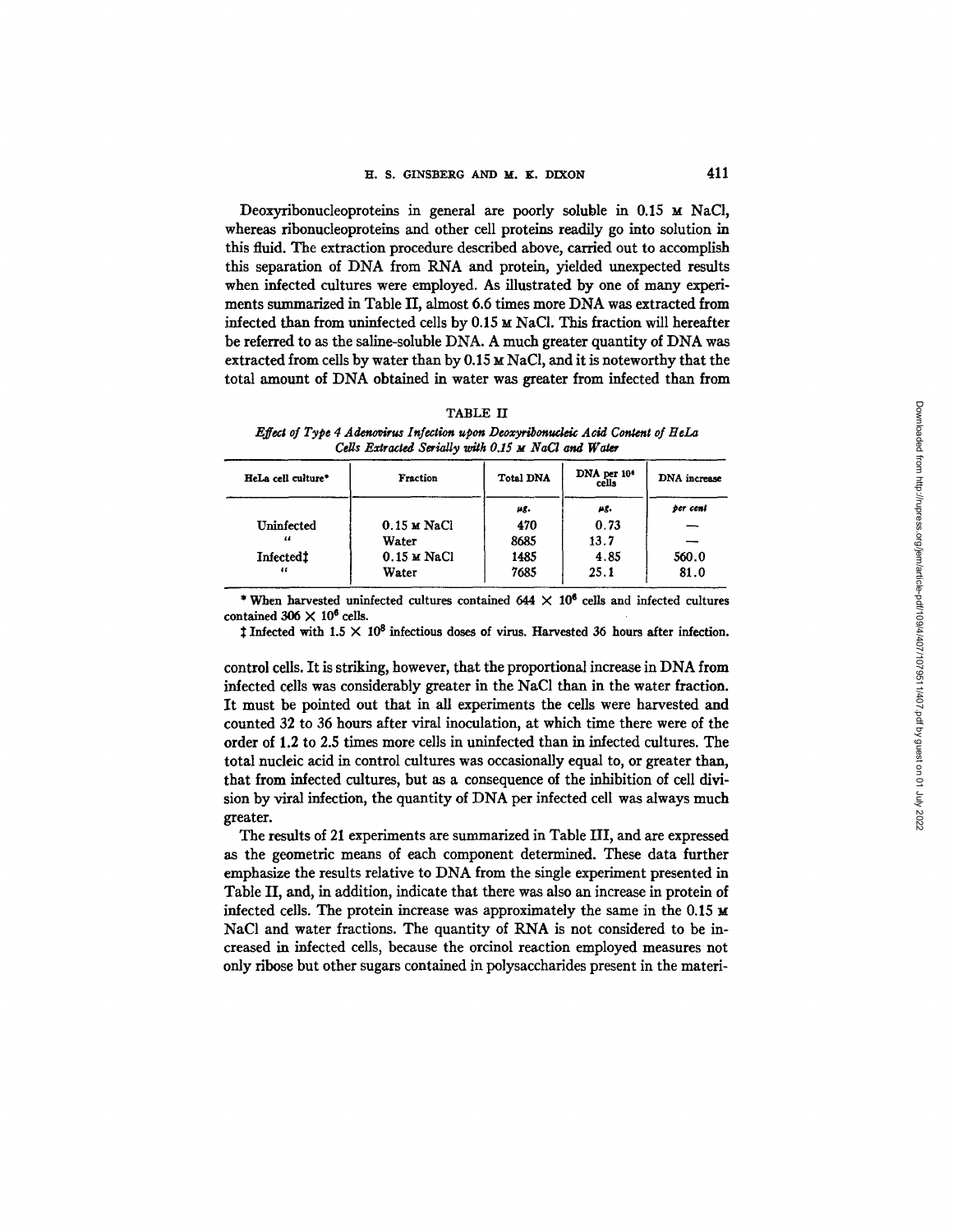als studied. It should be pointed out that the material in the  $0.15 \times$  NaCl fraction measured as deoxyribose was considered to be DNA because 95 to 100 per cent was acid-precipitable and all was hydrolyzed by deoxyribonuclease (Worthington 2  $\times$  crystallized).

Association of Infectious Type 4 Adenovirus with 0.15  $\mu$  NaCl and Water *Fractions of Infected HeLa Cells.*—The experiments described above clearly indicate an increase in DNA and protein in HeLa cells subsequent to adenovirus infection. An especially large relative increase in DNA was found in the material extracted from infected cells by  $0.15 ~M$  NaCl. To obtain data on the significance of this finding, infectivity titrations were done on each fraction to determine

| TABLE | ш |
|-------|---|
|       |   |

*Deoxyribonucleic Acid (DNA ), Ribonudeic Acid (RNA ), and Protein in Uninfected and Type 4 Aden.virus-Infected HeLa Cells* 

| Component measured | 0.15 M NaCl extract            |                                | Water extract |            |                                                                 |            |
|--------------------|--------------------------------|--------------------------------|---------------|------------|-----------------------------------------------------------------|------------|
|                    | Uninfected                     | Infected*                      | Difference    | Uninfected | Infected*                                                       | Difference |
|                    | $\mu$ g./10 <sup>6</sup> cells | $\mu$ g./10 <sup>s</sup> cells | per cent      |            | $ \mu$ g./10 <sup>6</sup> cells $ \mu$ g./10 <sup>6</sup> cells | ber cent   |
| DNAt               | 1.95                           | 8.91                           | 357.0         | 19.5       | 29.5                                                            | 51.0       |
| RNA\$              | 8.25                           | 13.4                           | 62.4          | 4.18       | 5.48                                                            | 31.0       |
| Protein            | 109.6                          | 229.0                          | 109.0         | 67.0       | 141.0                                                           | 110.0      |

\* Infected with  $5 \times 10^{7.0}$  to  $1.5 \times 10^{8.0}$  infectious doses of virus; a ratio of 0.7 to 3.0 infectious units of virus per cell.

Geometric mean of 21 experiments.

§ Geometric mean of 13 experiments; expressed as ribose.

|| Geometric mean of 13 experiments.

whether infectious virus was associated chiefly with either the NaCI or water fraction or was randomly distributed in both.

The results of a typical experiment, presented in Table IV, indicate that although there was approximately 6.5 times more DNA in the water than in the  $0.15$  M NaCl fraction, 94.5 per cent, or 18 times more of the infectious virus was associated with the material soluble in  $0.15 \times$  NaCl. Similar results were obtained in each of 21 experiments in which concomitant determinations of DNA and infectious virus were made. The results cannot be explained by a greater lability of the infectious property of type 4 adenovirus in water than in 0.15 M NaC1, because previous experiments have clearly indicated the marked stability of this agent in water and in  $0.15 \times$  NaCl under the conditions of storage at 4°C. employed in these studies (21).

*Determination of the Association of Infectious Viral Particles witk DNA.--*  More than 98 per cent of the infectious virus was shown to be associated with the increased amount of saline-soluble DNA. These data raised the question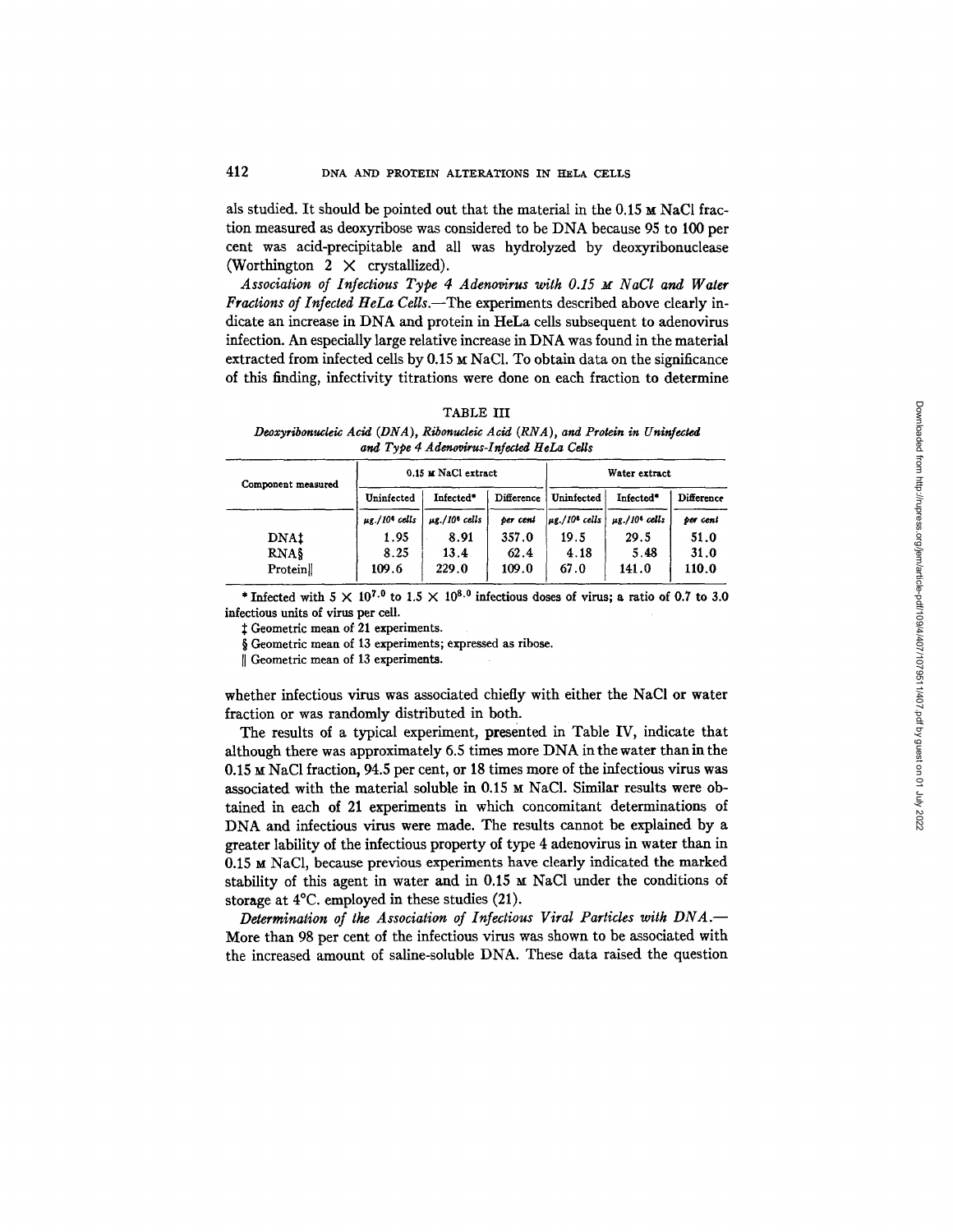whether this DNA was incorporated into viral particles. Experiments were therefore designed to answer this query.

Water and 0.15 M NaCl fractions from infected as well as uninfected cells were centrifuged at 105,400 g for 60 minutes in the No. 40 rotor of a Spinco model L preparative centrifuge. After centrifugation, the upper 3 ml. of the supernate was carefully removed through the tube cap with a needle and syringe. The remainder of the supernatant fluid was then removed

| TABLE IV                                                                         |  |
|----------------------------------------------------------------------------------|--|
| Association of Infectious Virus with 0.15 M NaCl or Water Extracts from Infected |  |
| HeLa Cells                                                                       |  |

| Fraction      | Quantity DNA | Quantity infectious virus |
|---------------|--------------|---------------------------|
|               | $\mu$ g./ml. | $log~TCD_{10}/ml.$ *      |
| $0.15$ M NaCl | 53.5         | 6.5                       |
| Water         | 346.0        | 5.25                      |

\* 50 per cent tissue culture doses.

### TABLE V

*Comparison of the Effect of High Speed Centrifugation upon Deoxyribonucleic Acid (DNA) and Infectious Type 4 Adenovirus Particles* 

| Extract              | Centrifugation* | Quantity DNA |                  | Quantity infectious        |  |
|----------------------|-----------------|--------------|------------------|----------------------------|--|
|                      | fraction        | Uninfectedt  | <b>Infecteds</b> | virus                      |  |
|                      |                 | $\mu g$ /ml. | $\mu$ g./ml.     | log TCD <sub>50</sub> /ml. |  |
| $0.15 \times$ NaCl   | Original        | 17.5         | 23.0             | 5.25                       |  |
| "<br>$\epsilon$<br>" | Supernate       | 17.5         | 17.5             | ${<}1.0$                   |  |
| Water                | Original        | 159.0        | 248.0            | 4.0                        |  |
| 36                   | Supernate       | 176.0        | 260.0            | ${<}1.0$                   |  |

\* Centrifuged 105,400  $g$  for 60 minutes.

 $\ddagger$  Cultures contained 183  $\times$  10<sup>6</sup> cells.

§ Cultures contained 98  $\times$  10<sup>6</sup> cells.

with a pipette, and the sediment was resuspended to its original volume in 0.15  $\times$  NaCl or water. DNA, RNA, and protein determinations were done on all samples, and infectivity titrations were carried out on allquots obtained from infected cells.

The results summarized in Table V indicate that high speed centrifugation of the 0.15 M NaC1 or water extracts of infected cells sedimented more than 99.99 per cent of the infectious virus, but most of the DNA remained in the supernatant fluid. It should be pointed out that despite previous clarification the 0.15 M NaC1 extracts were cloudy and contained flocculent material which formed a firm mucoid-like pellet upon high speed centrifugation. This pellet appeared to contain a large amount of cell protein and polysaccharide and was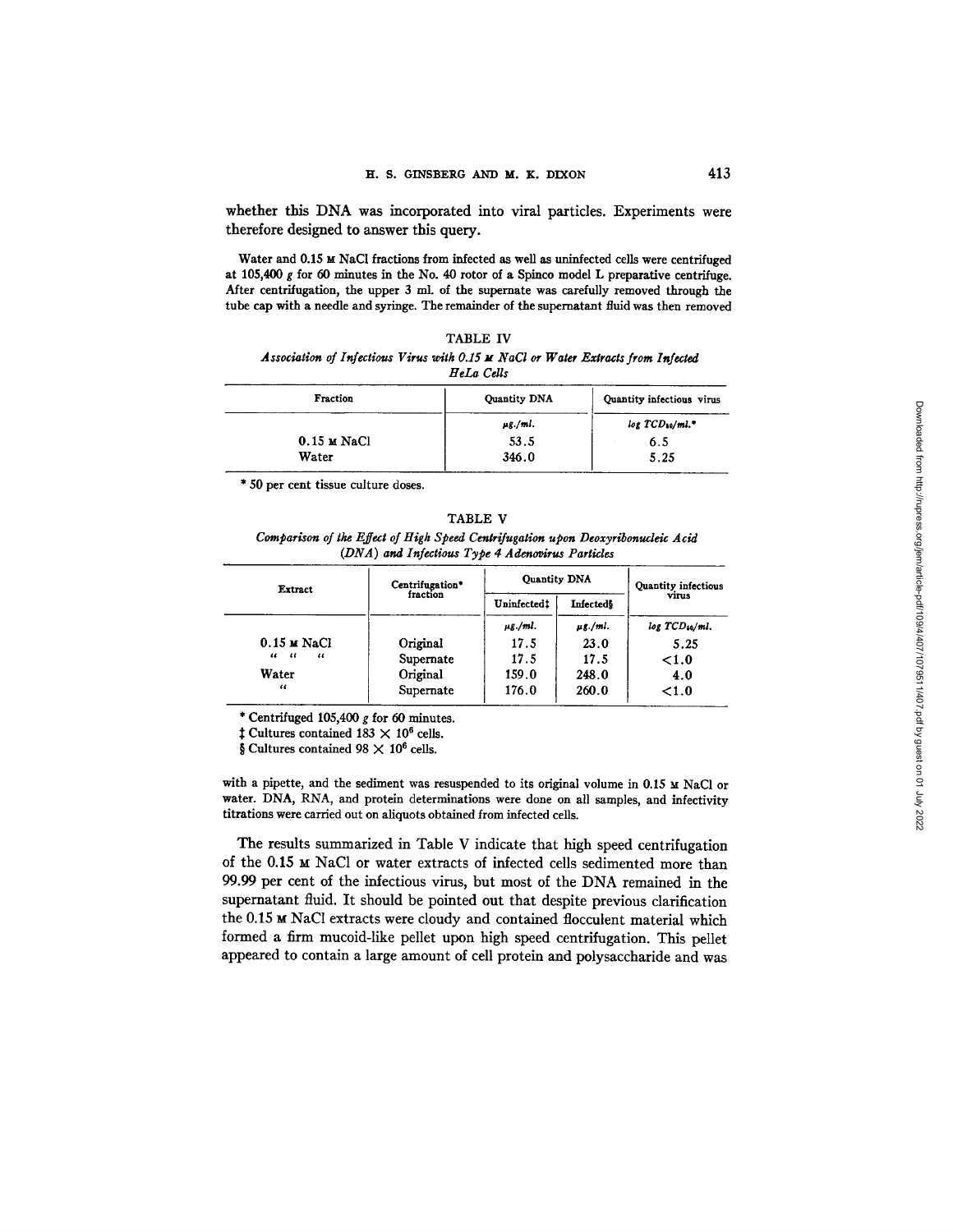difficult to disperse and redissolve. Therefore, quantitative recovery of materials from the sediment was not possible. High speed centrifugation produced changes in RNA and protein from uninfected and infected cells which were similar to those shown for DNA.



FIG. 1. Chromatogram of nucleotides from water-soluble DNA extracted from uninfected HeLa cells. Digest, prepared by successive treatment with DNAase and snake venom phosphodiesterase, was adsorbed to Dowex 1-acetate resin column (12 cm. x 12.6 square mm.) and eluted by gradient elution. Initially  $0.15 \text{ m}$  NH<sub>4</sub> acetate at pH 4.3 was added to 300 ml. water in the mixer until TMP was eluted; 0.4  $\times$  NH<sub>4</sub> acetate, pH 4.3, was then substituted for the 0.15  $\times$  NH<sub>4</sub> acetate in the reservoir. Flow rate was approximately 20 ml. per hour and 5 ml. samples were collected,

It can be inferred from the results of these experiments that although DNA, as well as protein, increases following infection, the bulk of these newly synthesized materials is not incorporated in infectious viral particles. Indeed, the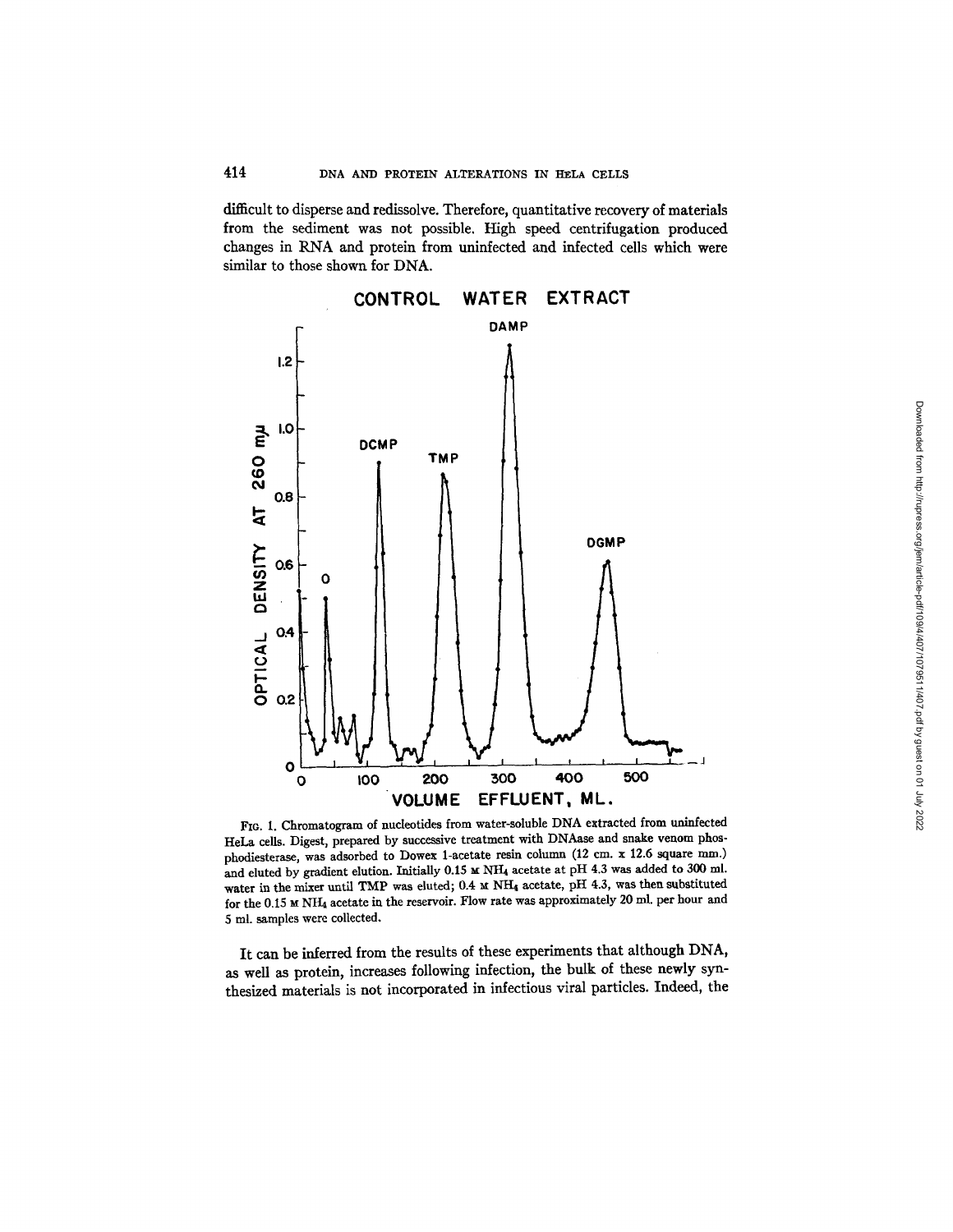

FIG. 2. Chromatogram of nucleotides from water-soluble DNA extracted from type 4 adenovirus-infected HeLa cells. Conditions for adsorption and elution of the enzymatic digest were exactly as described for Fig. 1.



FIG. 3. Chromatogram of nucleotides from 0.15 M NaCl-soluble DNA extracted from type 4 adenovirus-infected HeLa cells. Conditions for adsorption and elution of the enzymatic digest were exactly as described for Fig. 1.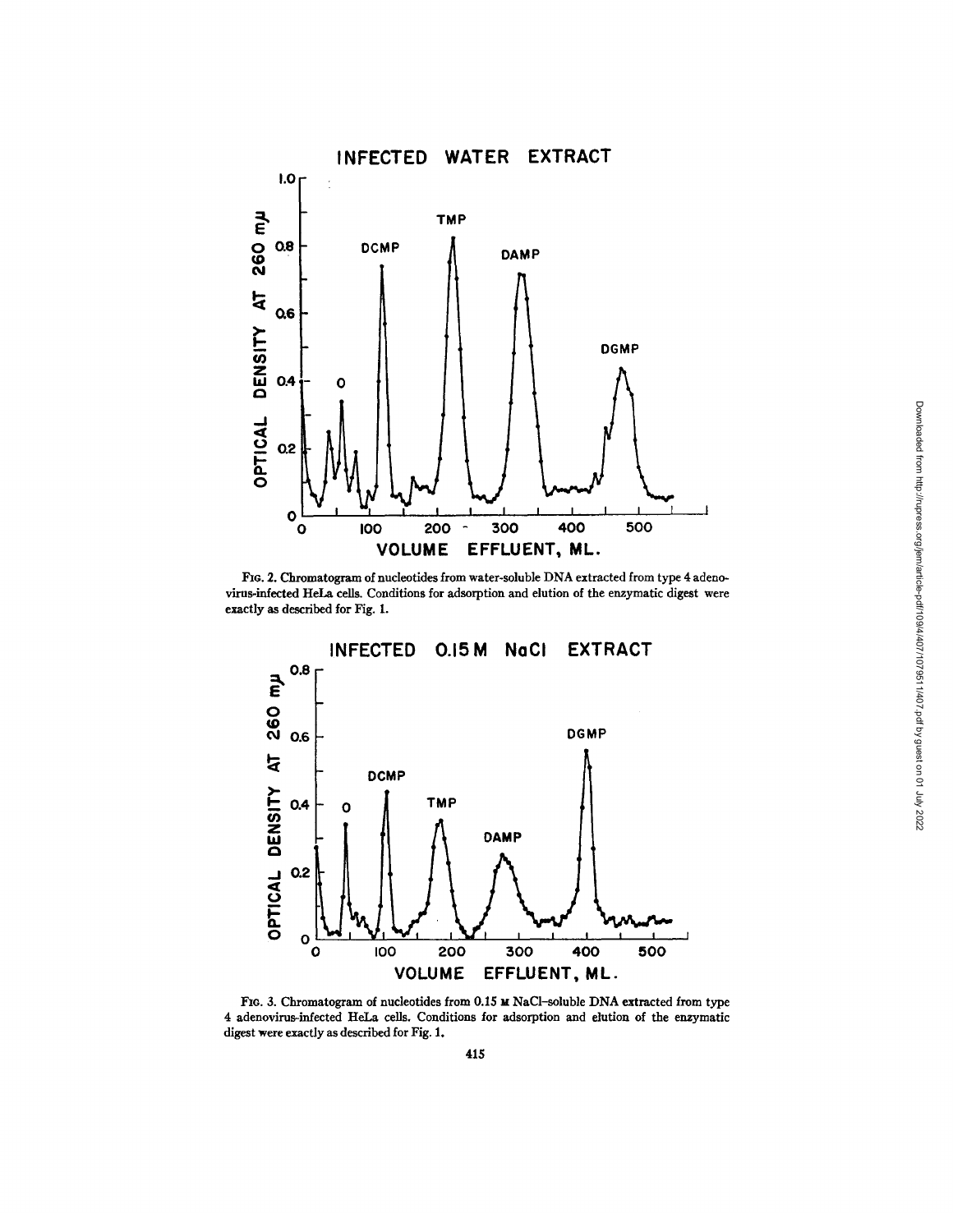major portion of the relatively large quantity of DNA produced is not even formed into non-infectious viral particles which have physical characteristics similar to those of infectious virus. The exact relationship of the excess nucleic acids and protein to the viral materials cannot be stated as yet.

Analysis of Deoxyribotides<sup>2</sup> in 0.15  $\mu$  NaCl and Water Extracts.-To characterize the DNA synthesized and accumulated in HeLa cells after infection, nucleotide analyses were carried out on each extract. To determine whether the excess DNA produced in viral infected cells differed in its nucleotides, either qualitatively or quantitatively, from host DNA concurrent analyses were done on extracts from uninfected cells.

These determinations had certain inherent difficulties because of the relatively small quantities of DNA present, and the interference caused by the relatively large amounts of protein, polysaccharides and possibly other acid-insoluble compounds present in the extracts. The first problem was partially met by pooling materials from 4 or 5 experiments (a total of 16 to 20 thirty-two ounce bottles for each group), so that extracts from approximately 5  $\times$  10<sup>8</sup> cells were employed; however, this procedure still yielded a relatively small quantity of DNA in the  $0.15 ~M$  NaCl extract from uninfected ceils. The second problem was resolved by the simple expedient of dialyzing the nucleotides away from the protein and polysaccharides as described under Materials and Methods. Two complete analyses were carried out. Identification of each nucleotide was established by ultraviolet spectral analysis. The quantity of each nucleotide was calculated employing the maximum extinction coefficient at  $260 \text{ m}\mu$  determined at pH 4.3.<sup>3</sup>

The patterns of nucleotide separation on Dowex 1 columns are presented in Figs. 1 to 3. Tables VI and VII summarize the quantitative relationship of the nucleotides to each other computed from the means of results of 2 experiments. Qualitatively there were no observable differences in nucleotides of DNA from uninfected or viral infected cells in either the 0.15 M NaC1 or water extracts; that is, no unusual nucleotides were detectable in DNA from infected cells. Quantitatively, these experiments are more difficult to interpret because of minor variations in the relative quantity of a nucleotide from experiment to experiment, the relatively small amount of each nucleotide present in the uninfected 0.15 M NaC1 extract, and the resultant incomplete separation of the nucleotides in the saline fraction. Because of the extremely small quantities of nucleotides obtained in the control  $0.15 \times$  NaCl fractions, the quantitative data based on these separations were considered unreliable and, therefore, are not presented. Results of the nucleotide analysis, however, do suggest that an excess of purines relative to pyrimidines does exist in this small DNA fraction

<sup>&</sup>lt;sup>2</sup> The abbreviations to be employed are: DCMP, deoxycytidylic acid; TMP, thymidylic acid; DAMP, deoxyadenylic acid; and DGMP, deoxyguanylic acid.

<sup>3</sup> These values were determined by Dr. Henry Z. Sable, Department of Biochemistry, Western Reserve University, School of Medicine, Cleveland.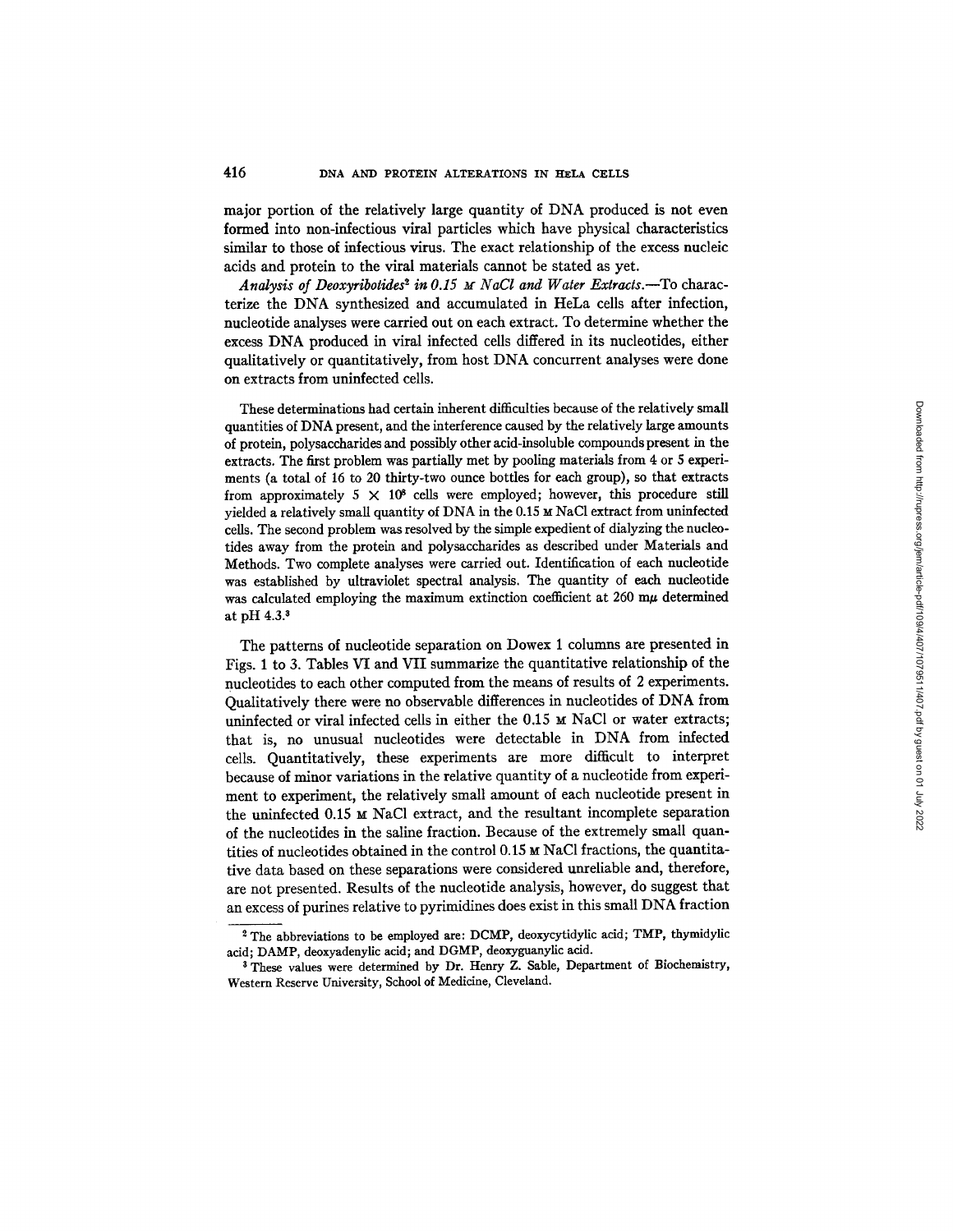from uninfected cells. Although relatively small amounts of nucleotides were also obtained by column chromatography of the 0.15 M NaCl extract from infected cells, the separations were distinct (Fig. 3) and the quantitative data sufficiently reproducible between the 2 experiments so that the molar ratios may be considered reliable. The first peak present in Figs. 1 to 3, designated 0, did

| 'A RI |  |
|-------|--|
|-------|--|

*Molar Ratios of Deoxyribonucleotides of 0.15 ~ NaCI and Water Extracts from Uninfected and Type 4 Adenovirus Infected HeLa Cells* 

| Nucleotide               | Uninfected cells*<br>Water | Infected cells* |             |
|--------------------------|----------------------------|-----------------|-------------|
|                          |                            | Water           | 0.15 M NaCl |
|                          | N/TMP1                     | N/TMPt          | N/TMPt      |
|                          | 1.00                       | 1.00            | 1.00        |
|                          | 0.58                       | 0.70            | 0.67        |
| Deoxadenvlic " $\ldots$  | 0.90                       | 0.88            | 0.63        |
| Deoxyguanylic " $\ldots$ | 0.48                       | 0.68            | 0.80        |

**\*** Mean of results from 2 analyses.

 $$$  Molar ratio of nucleotide to thymidylic acid.

## TABLE VII

| Molar Ratios of Deoxyribonucleotides of 0.15 M NaCl and Water Extracts from |
|-----------------------------------------------------------------------------|
| Uninfected and Type 4 Adenovirus-Infected HeLa Cells                        |
|                                                                             |

| Nucleotide ratio       | Uninfected cells*<br>Water | Infected cells <sup>®</sup> |             |  |
|------------------------|----------------------------|-----------------------------|-------------|--|
|                        |                            | Water                       | 0.15 M NaCl |  |
| $\mathbf{DAMP}$ : TMP  | 0.90                       | 0.88                        | 0.63        |  |
| $DGMP:DCMP$            | 0.82                       | 0.96                        | 1.20        |  |
| $DAMP + TMP$<br>Purine | 1.78                       | 1.32                        | 1.10        |  |
|                        | 0.88                       | 0.91                        | 0.85        |  |

\* Mean of results from 2 analyses.

not contain detectable deoxyribose and therefore is not considered to contain deoxyribonucleotides.

It is clear from the data summarized in Table VI that HeLa cell DNA is a thymine-adenine predominant DNA similar to that in other animal cells studied (22). Within the limits of the methods employed, it may also be considered from the ratios expressed in Tables VI and VII that water-soluble DNA from both uninfected and infected cells had an equal pairing of adenine to thymine and guanine to cytosine. The nucleotide molar ratios, however, appeared altered in the saline-soluble DNA from infected cells. These altered ratios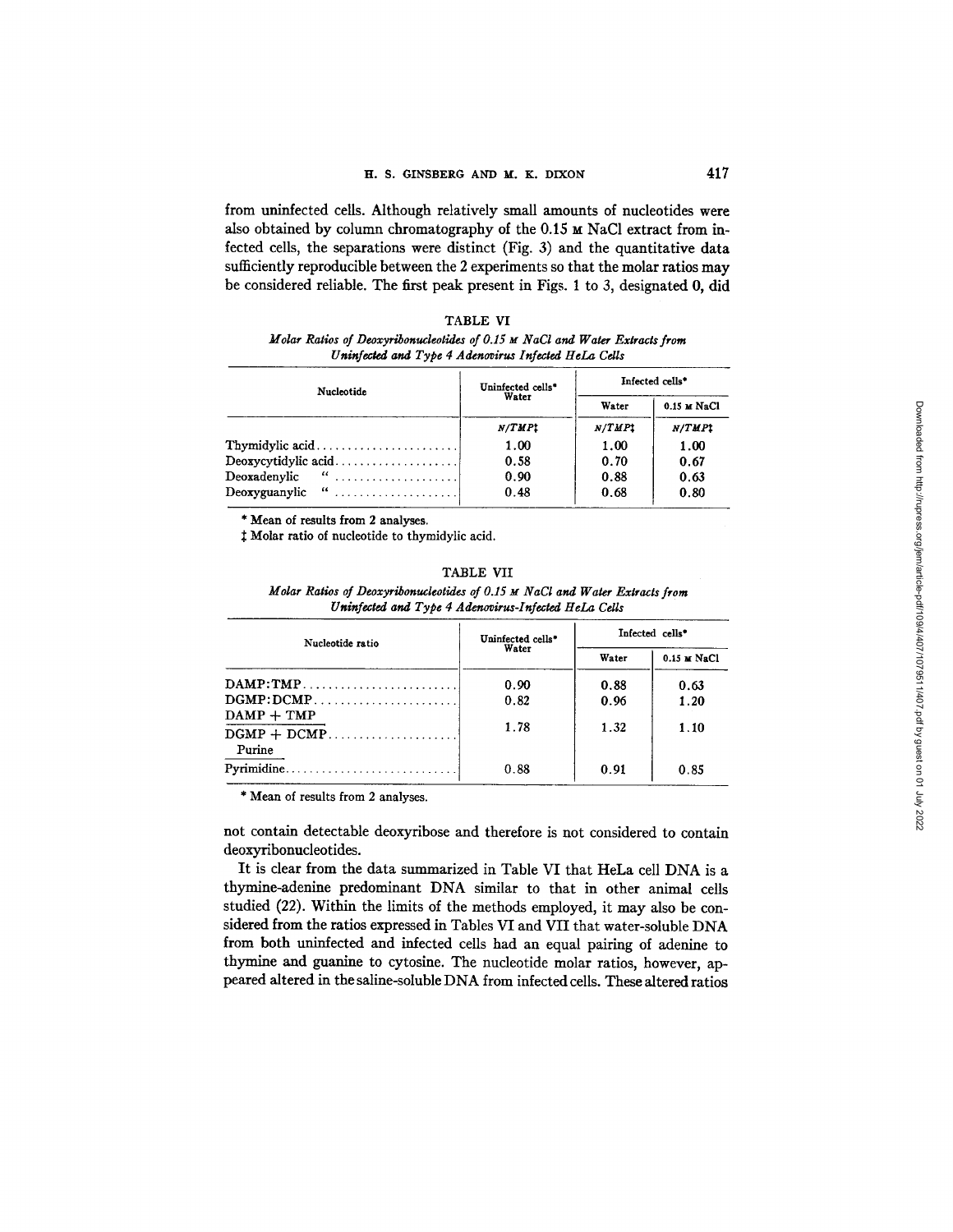are a reflection of a relative increase in DGMP and DCMP and a decrease in DAMP. Similar changes in *DGMP* and DCMP, although not as marked, appear to have occurred in the water-soluble DNA fraction from infected cells. The DAMP:TMP ratio was similar in water extracts from control and infected cells and in each case approached unity. It is striking, however, that this nucleotide ratio was markedly altered in the saline-soluble DNA from infected cells and was significantly less than 1 (0.63) as a result of the marked decrease of DAMP. The considerable increase in DGMP is reflected by a DGMP:DCMP ratio which was increased to 1.20 in the saline-soluble fraction. These relative changes in quantities of nucleotides are also readily apparent upon inspection of Figs. 1 to 3. Because of the present inability to compare the nucleotide composition of the saline-soluble DNA from infected cells with a similar fraction from control cells, it cannot be determined whether the saline-soluble DNA is an abnormal nucleic acid synthesized as a result of viral infection or a normal component usually present in very small amounts and considerably increased due to the infectious process. Further investigation of the structure and composition of HeLa cell DNA soluble in low ionic strength solutions (23, 24) is required for elucidation.

#### DISCUSSION

Characteristic morphologic alterations occur in adenovirus-infected cells (1-3). Studies employing cytochemical (3) and electron microscopic techniques (4-6) have demonstrated that most of the structures which form in infected cells contain DNA and are composed partially or entirely of virus-like particles. The quantity of infectious virus obtained from altered cells, as compared with the amount of DNA and the number of particles observed, suggests, however, that a large portion of the nucleic acid and virus-like particles is composed of non-infectious materials.

The evidence presented in the present study indicates that not only do the basophilic masses and inclusion bodies described (1-3) contain DNA, but also that the total DNA per infected cell is markedly increased. This finding implies active synthesis of DNA rather than mere rearrangement of the nucleic acid present before viral infection. An increase in protein accompanies the accumulation of DNA in cells infected with type 4 adenovirus. A relatively small increase in RNA was likewise noted, but its significance is not yet clear.

Of greater significance, perhaps, than the measurement of a total increase in DNA in virus-infected cells was the demonstration that a portion of the accumulated DNA had physical and chemical properties different from the bulk of normal host cell DNA. Within virus-infected cells, 20 to 25 per cent of the total DNA was soluble in 0.15  $\times$  NaCl, a solution in which DNA usually is insoluble. Indeed, 4.5 times more DNA was extracted by 0.15 M NaC1 from infected than from uninfected cells; of the remaining DNA only approximately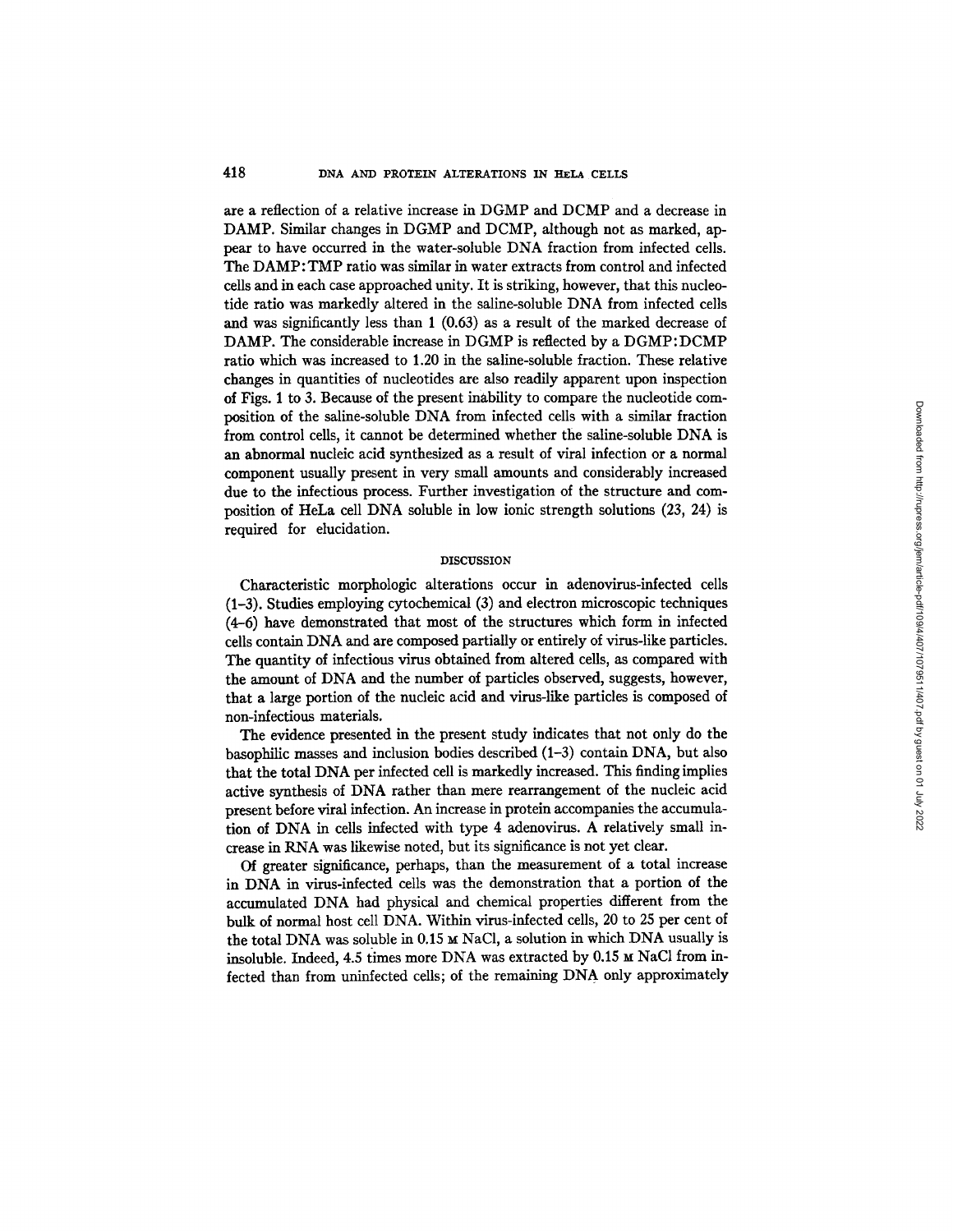1.5 times more was obtained from infected than from control cells when water or 10 per cent NaC1 was employed. The saline-soluble DNA not only had unusual solubility properties, but also its chemical composition was distinctly different from that of the water-soluble DNA. Analyses of deoxyribotides from each DNA fraction did not reveal the presence of any unique nucleotide, but did demonstrate that changes in nucleotide molar ratios occur in DNA from infected cells, particularly in the saline-soluble fraction. The alterations noted were chiefly the result of a marked increase in the quantity of deoxyguanylic acid and an approximately proportionate decrease in deoxyadenylic acid (Tables VI and VII). Therefore, despite these changes the purine:pyrimidine ratio was not significantly altered.

It may be deduced from data obtained from the nucleotide analyses that the base composition of water-soluble DNA from control cells is consistent with the Watson-Crick model of the structure of DNA (25). Concurrently with type 4 adenovirus infection, however, the structure of DNA in the 0.15 M NaCI fraction is sufficiently altered so that it does not appear to fit this proposed model. A rough estimation of the purine:pyrimidine ratio in the saline-soluble DNA from uninfected cells suggests that this DNA also may not conform to the suggested structure.

It is not possible from the evidence described to determine whether the salinesoluble DNA from infected cells is a novel form of DNA produced as a response to infection, or a DNA which is present also in very small amounts in uninfected cells. That DNA from a single organ or species of cells may be heterogenons has been amply demonstrated (24, 26). Moreover, the studies of Chargaff and coworkers on the composition of DNA molecules soluble in 0.4 M NaCI or higher electrolyte concentrations indicated that DNA at low salt molarity had a higher content of deoxyguanylic acid than nucleic acid soluble at higher ionic strength (23). These data of Chargaff *et al.* (23) suggest the possibility that saline-soluble DNA may be present in small quantity in normal HeLa cells, but is considerably increased as a result of synthetic processes stimulated by viral infection.

It is worthy of further emphasis that although 90 to 99.9 per cent of the total infectious virus measured was present in the 0.15 M NaCI fraction, only a small proportion of this DNA was incorporated into viral particles having the same size, shape, and specific gravity as the infectious viral particles. This finding is not surprising when it is noted that: (a) of the large number of particles observed by electron-microscopic study of thin sections of adenovirus-infected cells, relatively few can be measured as infectious particles; and  $(b)$  in addition to the structures containing virus-like particles and Feulgen-positive material, there are large basophilic masses which are Feulgen-positive and which by fluorescein-labelled antibody studies are shown to contain relatively small amounts of specific viral antigen (27).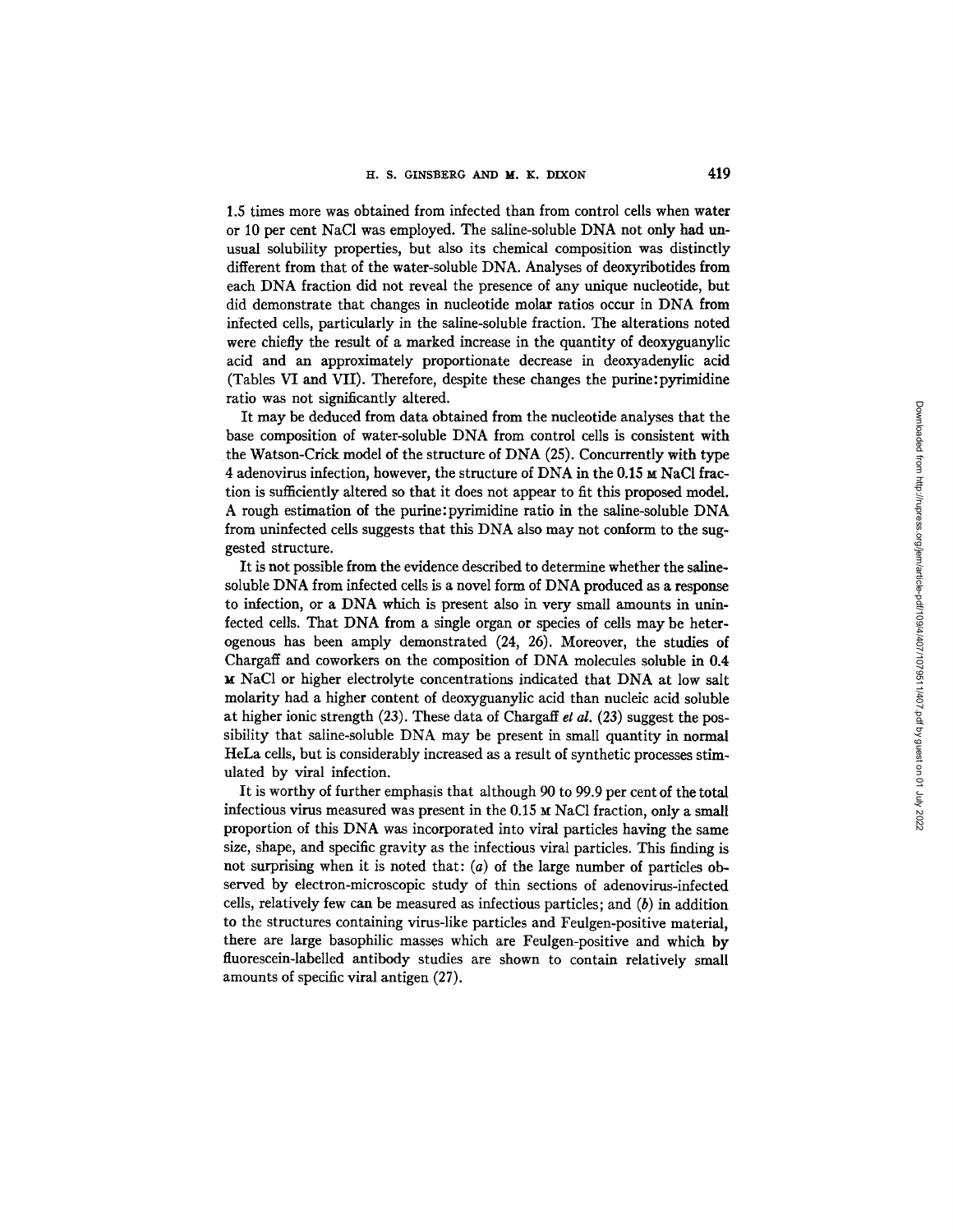## **420 DNA AND** PROTEIN ALTERATIONS IN HELA CELLS

It is not clear, therefore, what relationship the excess DNA which accumulates in infected cells has to the viral particle. Cytochemical studies suggest that the nucleic acid composition of adenoviruses probably consists largely of DNA (3, 6). Preliminary results of the chemical analysis of type 4 adenovirus, purified approximately 100-fold relative to protein content, indicated that DNA was the major nucleic acid present. A trace of RNA, approximately 2.5 to 5.0 per cent of the total nucleic acid, was measured, but it could not be determined whether this was a component of the viral particle or contaminating material (28). More highly purified virus, rigidly tested to determine purity, must be obtained before characterization of the chemical composition of type 4 adenovirus can be made with confidence. When this is accomplished it should be possible to ascertain whether the DNA of virus has a composition similar to the saline-soluble DNA extracted from infected cells. If this is the case, one may postulate that the accumulated DNA is a viral precursor which has been made in excess. It may be hypothesized further that as a result of viral infection, cellular control mechanisms have become deranged so that DNA as well as protein is synthesized in an amount greater than that required to form infectious viral particles. This hypothesis is strengthened by preliminary data from experiments employing radioisotopes. These experiments suggest that the salinesoluble DNA accumulated in viral infected cells is indeed newly synthesized DNA and not a degradation product from normal host nucleic acid (28). The altered solubility property of this DNA may be due to smaller polymer size, association with an unusual protein to form a nucleoprotein with different solubility characteristics, altered structure due to quantitative changes in nucleotide composition, or a combination of these factors.

Further investigation of the origin and nature of the accumulated DNA and protein should yield information concerning details of synthesis of specific viral materials, formation of viral particles, and development of the characteristic nuclear lesions.

#### **SUMMARY**

During a single cycle of multiplication of type 4 adenovirus in HeLa cells an average 2-fold increase in total DNA occurred over that measured in uninfected cells. Of the total DNA from infected cells about 23 per cent was extractable into 0.15  $\text{M}$  NaCl, a quantity approximately four and a half times greater than that of the DNA obtained from normal cells in 0.15  $\mu$  NaCl. Ninety to 99 per cent of infectious virus was also extracted into the  $0.15 ~M$  NaCl fraction. Concurrently with the accumulation of DNA in virus-infected cells there occurred a 2-fold increase in total protein. The proportionate increases in protein were approximately equal in 0.15  $\times$  NaCl and water extracts of infected cells. High speed centrifugation indicated that the bulk of the DNA and protein was not directly associated with infectious viral particles. Although in virus-infected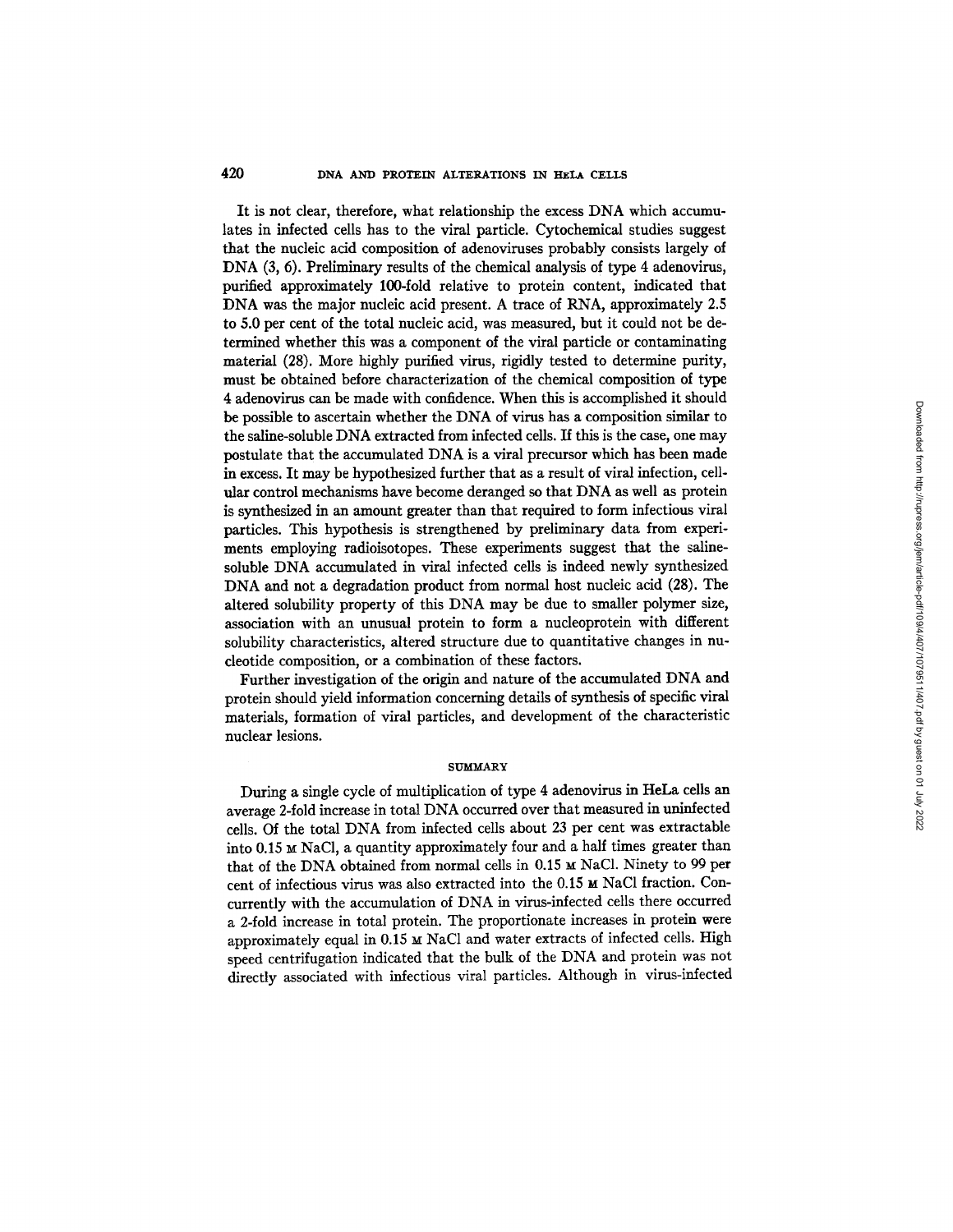cells a markedly increased synthesis occurred of a DNA which had solubility properties different from the major portion of normal host DNA, nucleotide analysis did not reveal any other qualitative differences. However, a marked change in nucleotide molar ratios was observed in the  $0.15 ~M$  NaCl-soluble DNA from virus-infected cells.

It seems apparent from the findings that the biochemical alterations found in HeLa cells infected with type 4 adenovirus are intimately related to the infectious process.

The generous advice and kind interest of Doctor Henry Z. Sable and Doctor John Spizizen, School of Medicine, Western Reserve University, Cleveland, and Doctor Charles E. Carter and Doctor Arnold D. Welch, Yale University School of Medicine, New Haven, were invaluable in the execution of this investigation.

## BIBLIOGRAPHY

- 1. Barski, G., Caractere specifique de la lesion cellulaire causée *in vitro* par les virus du groupe A.P.C. et sa valeur diagnostique, *Ann. Inst. Pasteur,* 1956, 91, 614.
- 2. Block, D. P., Morgan, C., Godman, G. C., Howe, C., and Rose, H. M., A correlated histochemical and electron microscopic study of the intranuclear crystalline aggregates of adenovirus (RI-APC virus) in HeLa cells, *J. Biophysic. and Biochem. Cytol.,* 1957, 3, 1.
- 3. Boyer, G. S., Leuchtenberger, C., and Ginsberg, H. S., Cytological and cytochemical studies of HeLa cells infected with adenoviruses, *J. Exp. Med.,*  1957, 105, 195.
- 4. Kjellin, L., Lagerrnalm, G., Svedmyr, A. M., and Thorssen, K. G., Crystallinelike patterns in the nuclei of cells infected with an animal virus, *Nature,* 1955, 175, 505.
- 5. Harford, C. G., Hamlin, A., Parker, E., and van Ravenswaay, T., Electron microscopy of HeLa cells infected with adenoviruses, *J. Exp. Med.,* 1956, 104, 443.
- 6. Morgan, C., Howe, C., Rose, H. M., and Moore, D. H., Structure and development of viruses observed in the dectron microscope. IV. Viruses of the RI-APC group, *J. Biophysic. and Biochem. Cytol.,* 1956, 2, 351.
- 7. Ginsberg, H. S., Badger, G. F., Dingle, J. H., Jordan, W. S., Jr., and Katz, S., Etiologic relationship of the RI-67 agent to"Acute Respiratory Disease (ARD)," *J. Clin. Inv.,* 1955, 34, 820.
- 8. Ginsberg, H. S., Characteristics of the adenoviruses. III. Reproductive cycle of types 1 to 4, *J. Exp. Med.*, 1958, 107, 133.
- 9. Ginsberg, H. S., Gold, E., and Jordan, W. S., Jr., Tryptose phosphate broth as supplementary, factor for maintenance of HeLa cell tissue cultures, *Proc. Soc. Exp. Biol. and Med.,* 1955, 89, 66.
- 10. Schmidt, G., and Thannhauser, S. J., A method for the determination of deoxyribonucleic acid, ribonucleic acid, and phosphoprotein in animal tissues, J. *Biol. Chem.,* 1945, 161, 83.
- 11. Burton, K., A study of the conditions and mechanism of the diphenylamine